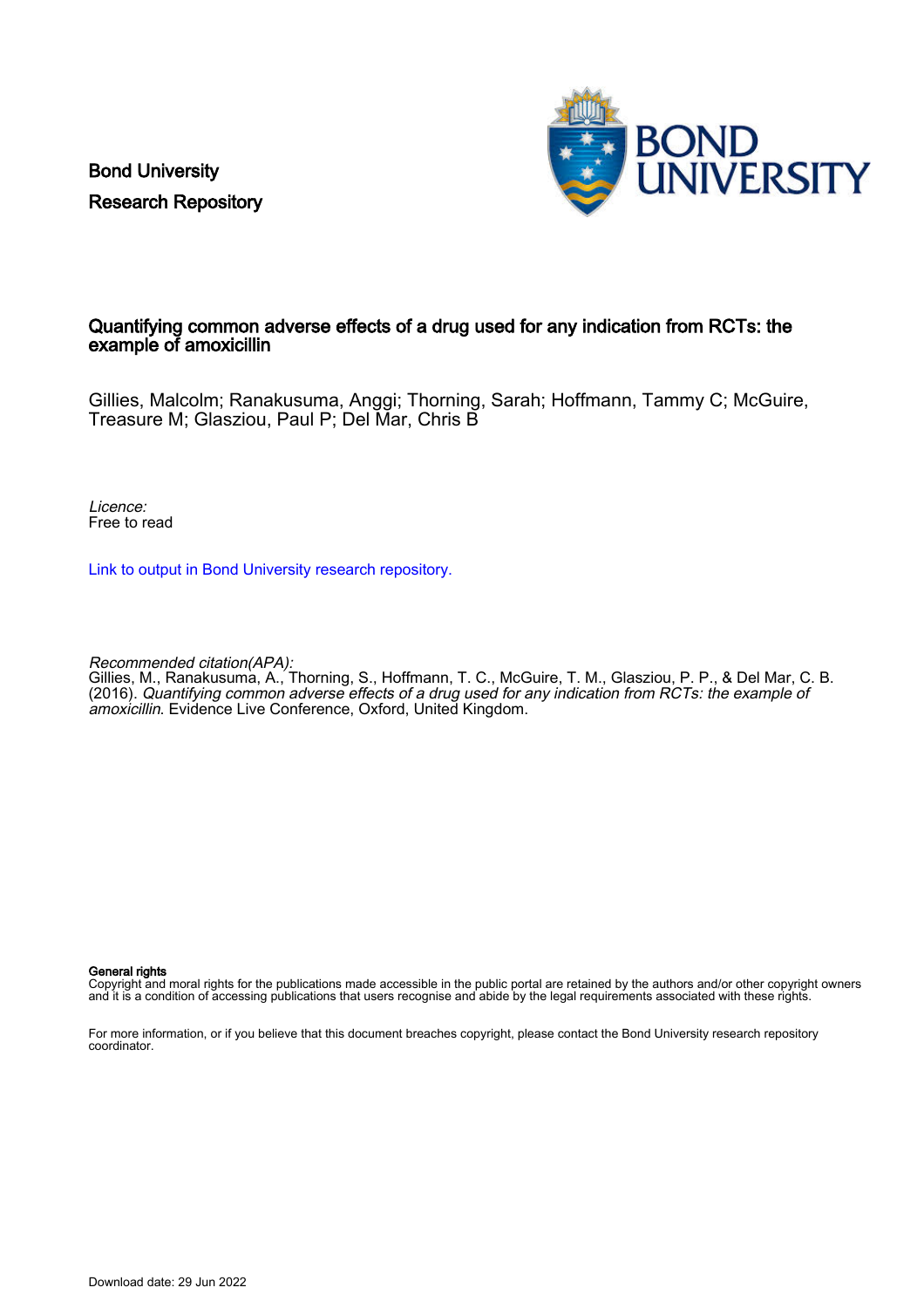



# **Quantifying common adverse effects of a drug used** *for any indication* **from RCTs: the example of amoxicillin**

**Chris Del Mar**

**cdelmar@bond.edu.au**

**Centre for Research in Evidence-Based Practice Bond University, Australia**

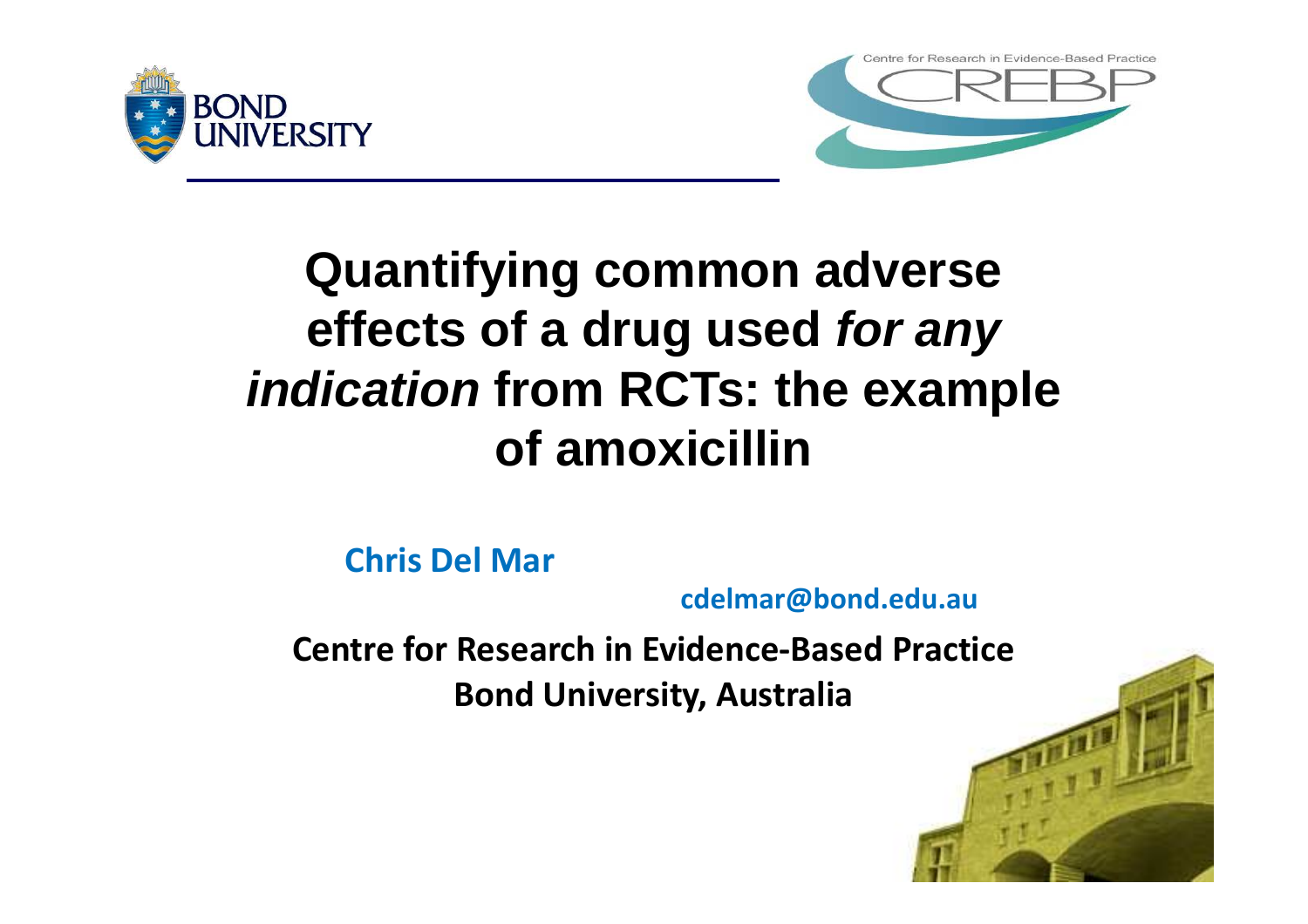



Malcolm Gillies Anggi Ranakusuma Sarah Thorning Tammy Hoffmann Treasure McGuire Paul Glasziou Chris Del Mar

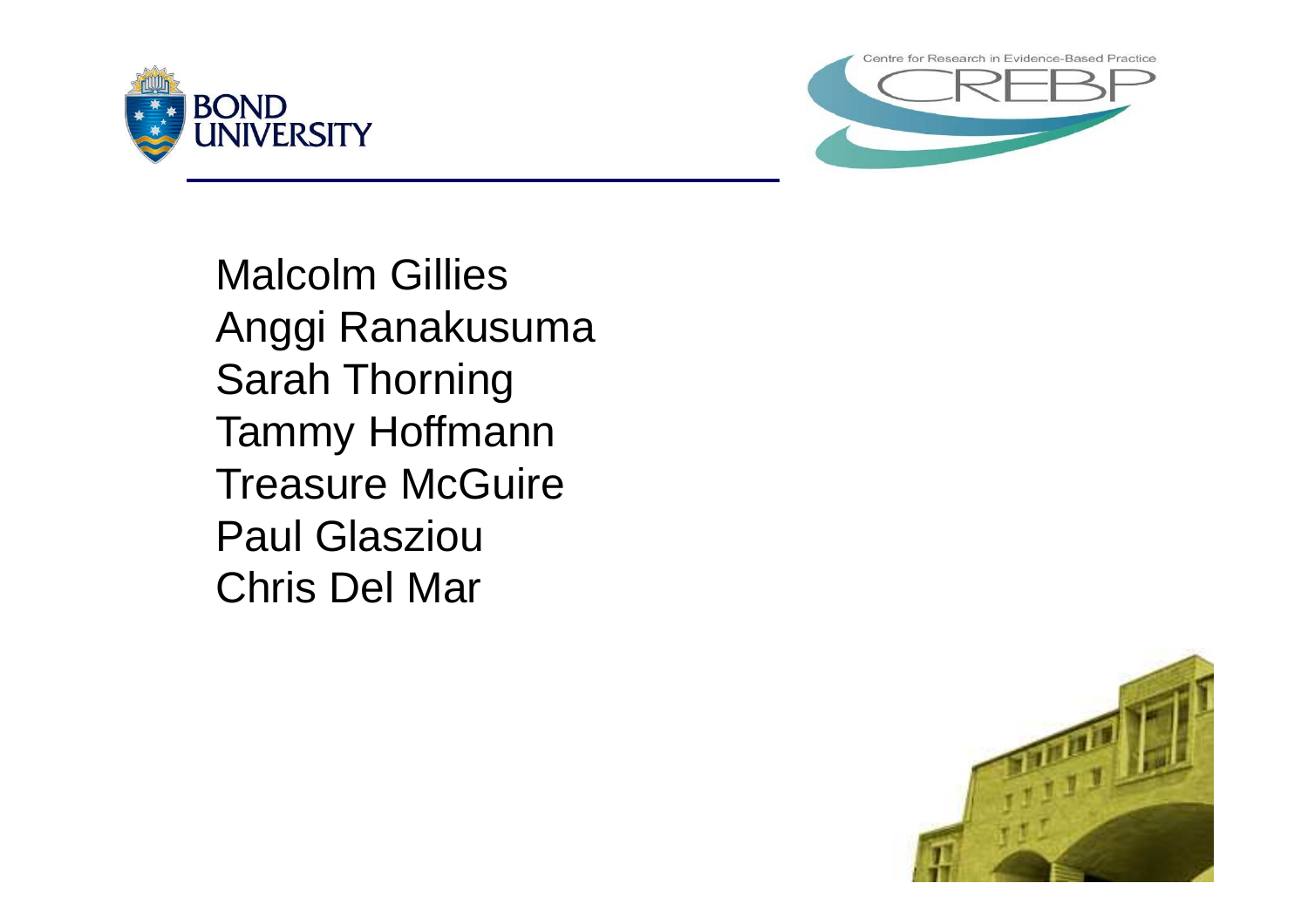# why we did the review

- antibiotic resistance crisis
- primary care focus
- need to reduce antibiotics for common ARIs apart from resistance, antibiotic…
	- $\triangleright$  ... minimal benefit
	- …have common harms
		- -- but poorly quantified

amoxicillin +/- clavulinate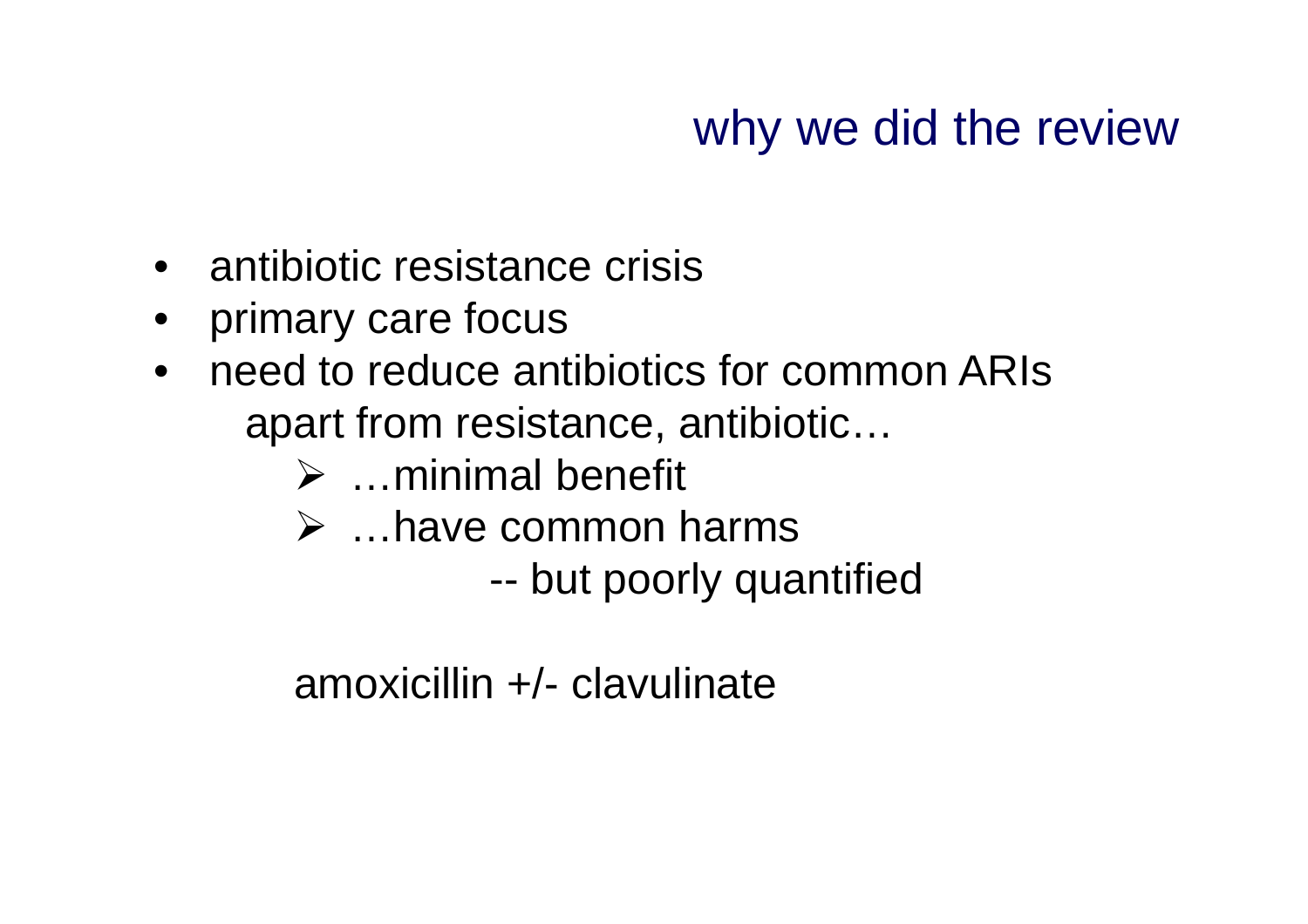# antibiotic resistance

- tonnage antibiotics  $\rightarrow$   $\frac{3}{4}$  in primary care
- opportunity for *shared decision making*
- need common harms data

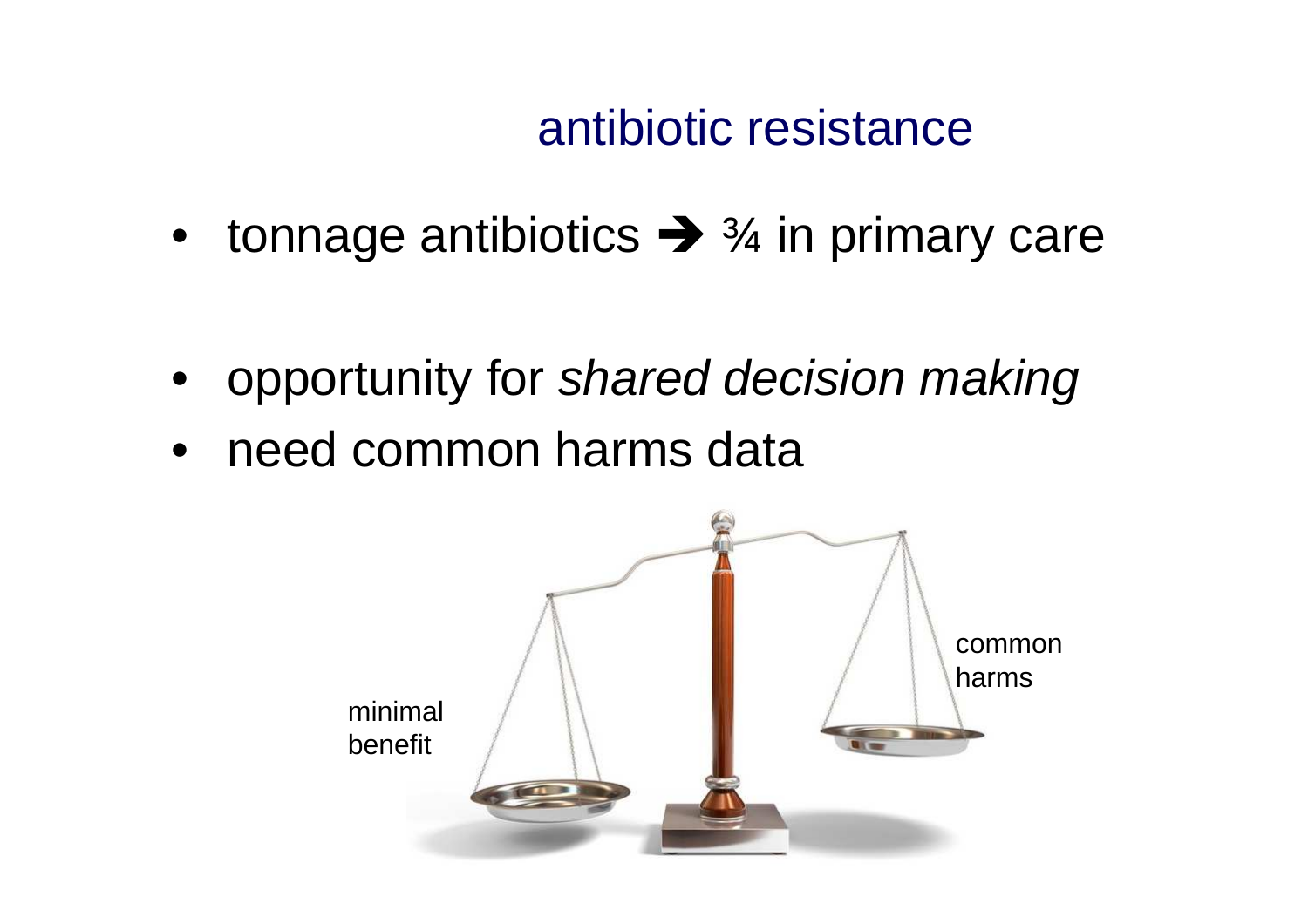## how AEs are usually measured

• secondary outcomes of RCTs

• observational studies

**BUT** rarer events, so underpowered

- post-marketing surveillance
- national AEs voluntary reporting
- other observational studies

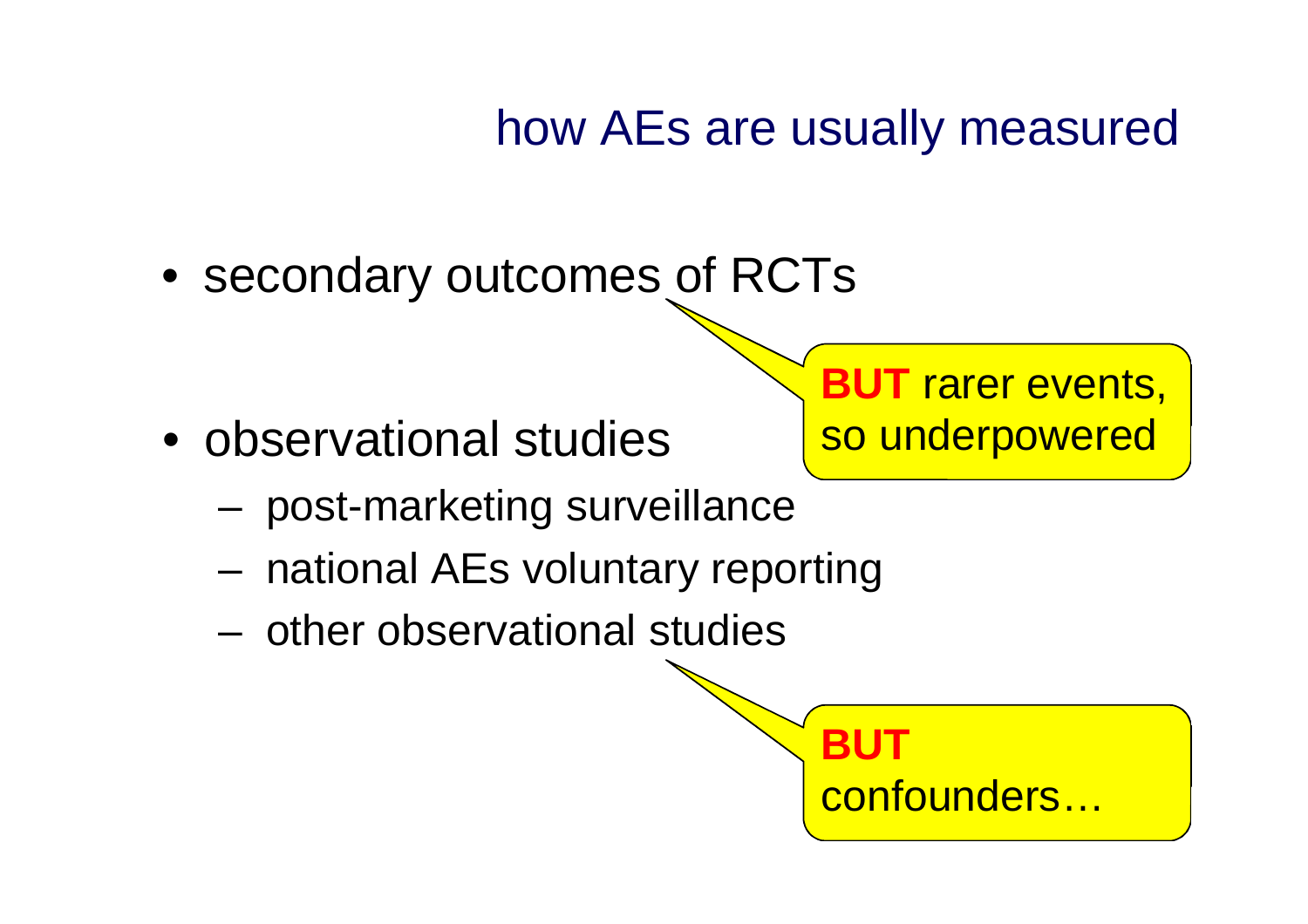# dealing with confounding

### randomisation

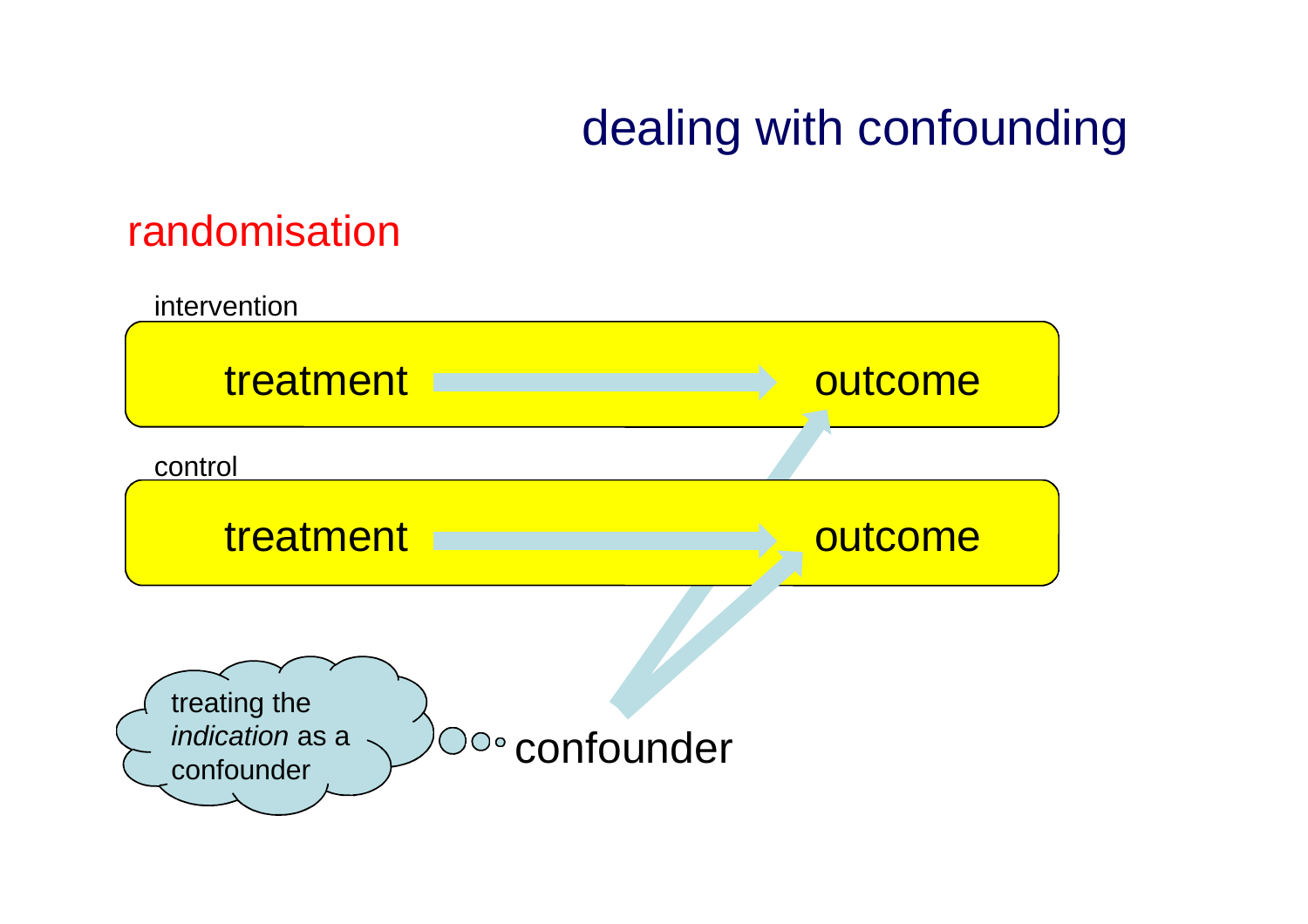# what we did

### PICO

- P *any* patients for *any* indication
- I amoxicillin / co-amoxiclav
- C placebo
- O *any* adverse events (AEs)

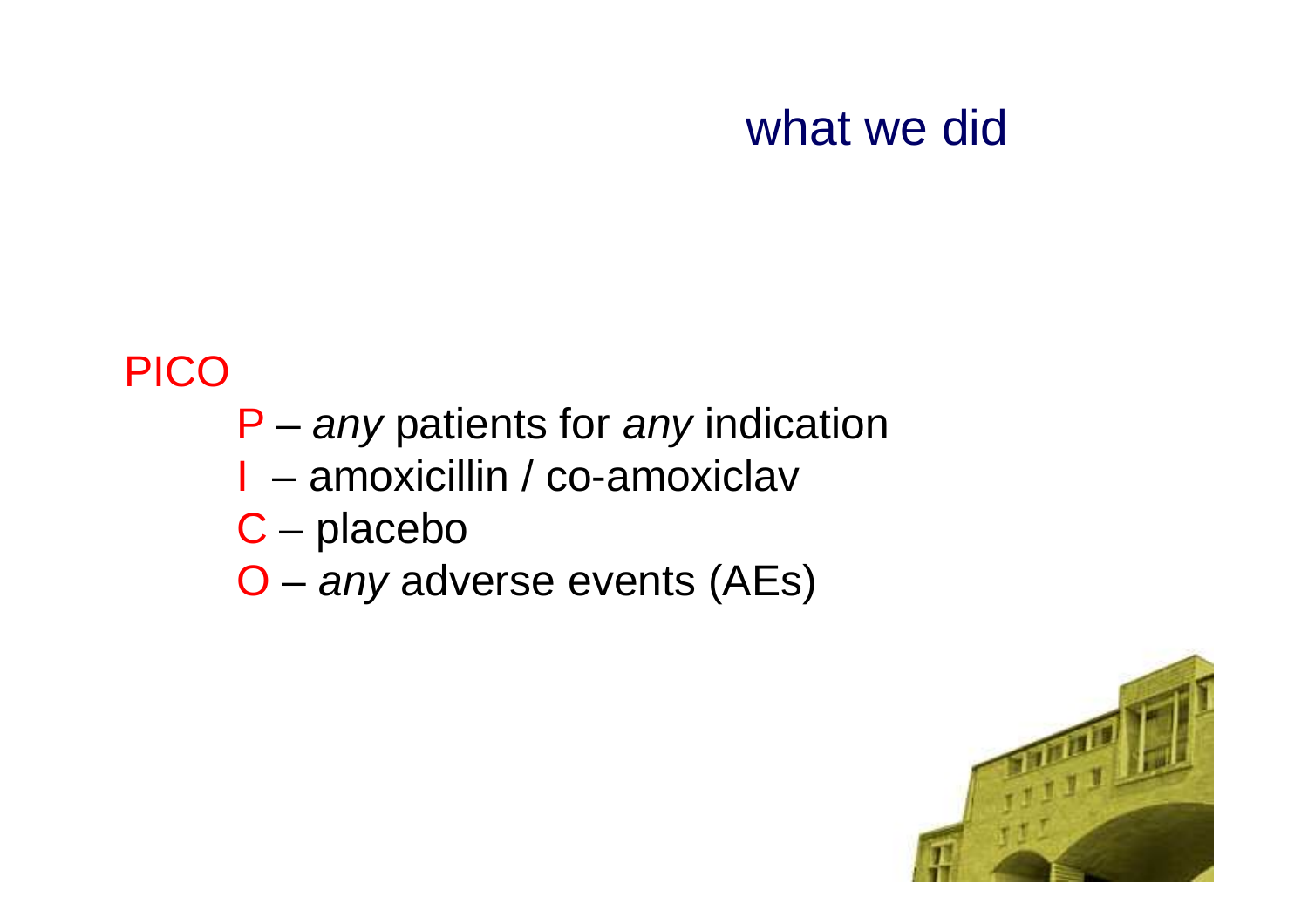## what we did

search

- RCT for *any* indication
- MEDLINE; Embase; Cochrane CENTRAL
- placebo

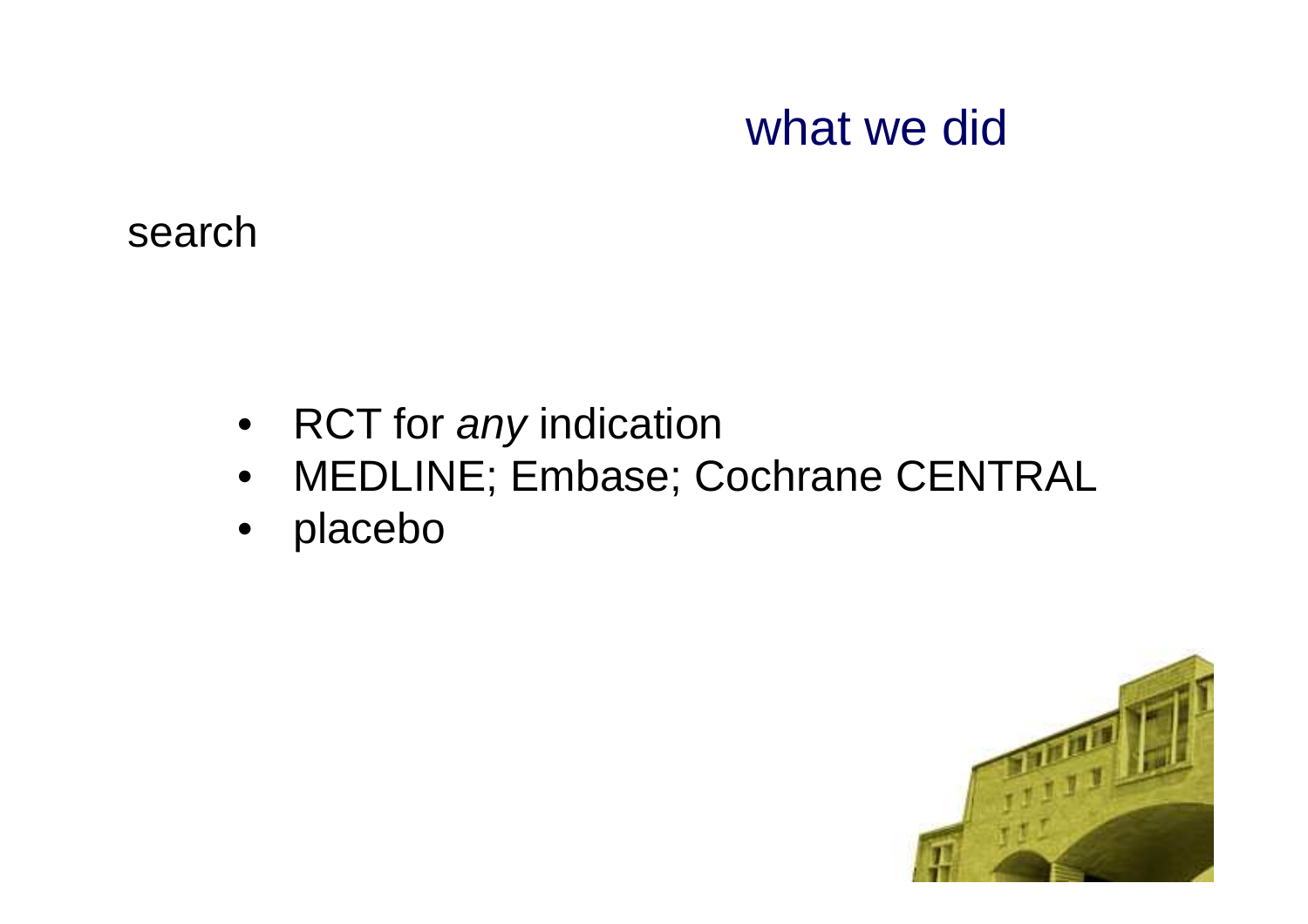

- (27 of amoxicillin and 17 co-amoxiclav)
- 1 trial had both in a 3 arm trial

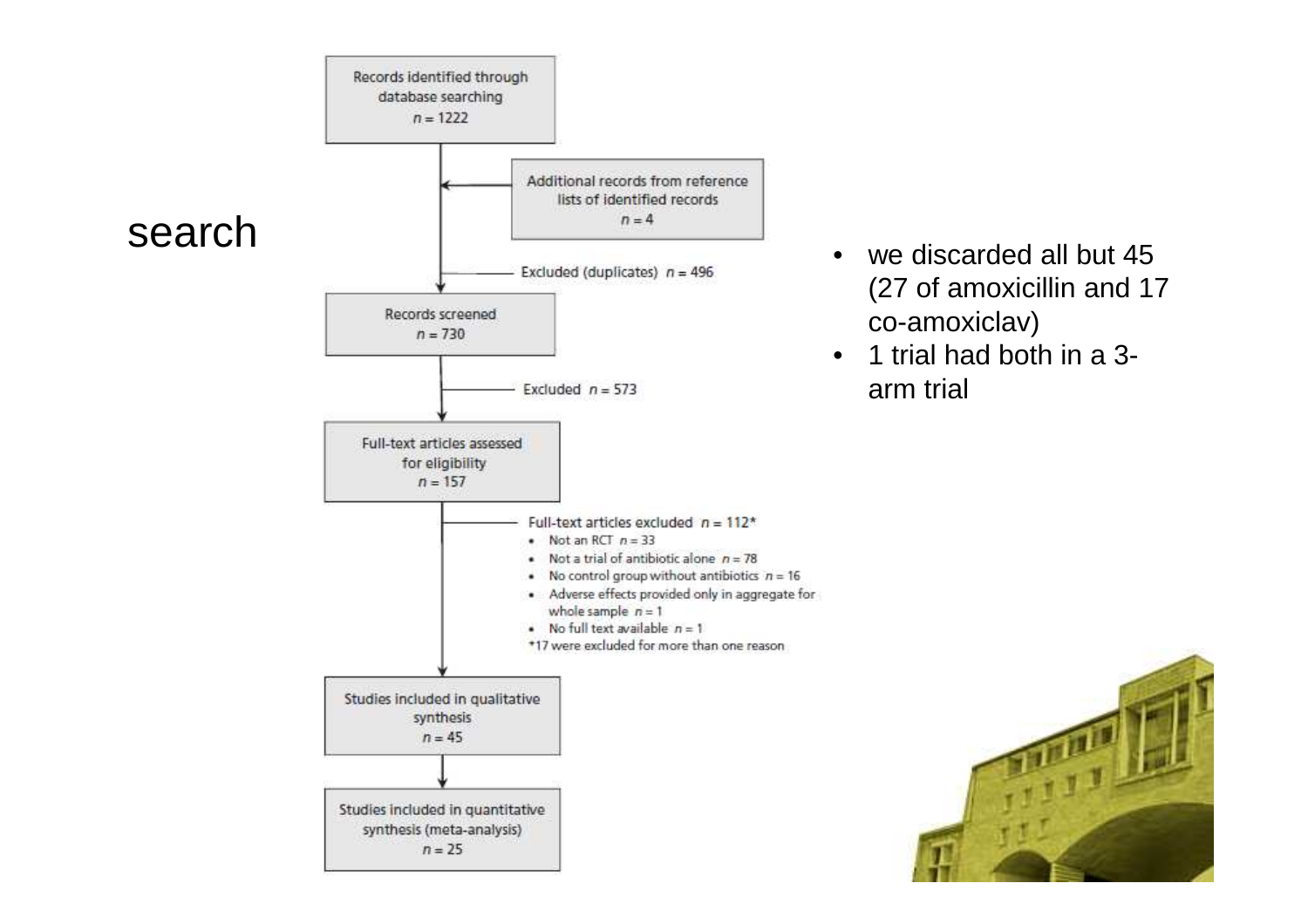## what we found

risk of bias… low

#### …but

#### only 25/45 trials  $\rightarrow$  harms data

#### ?under-reporting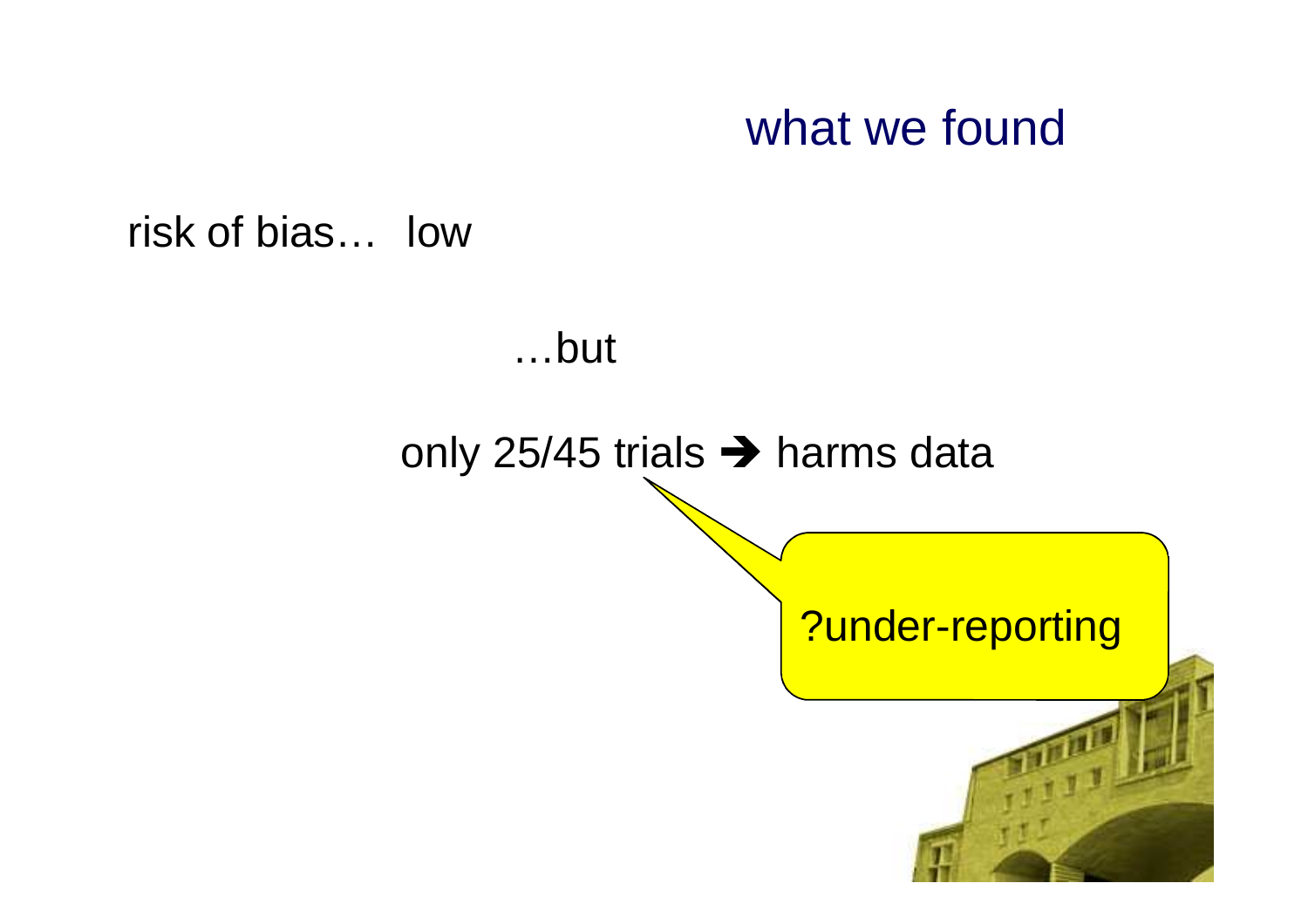## was reporting better with time?

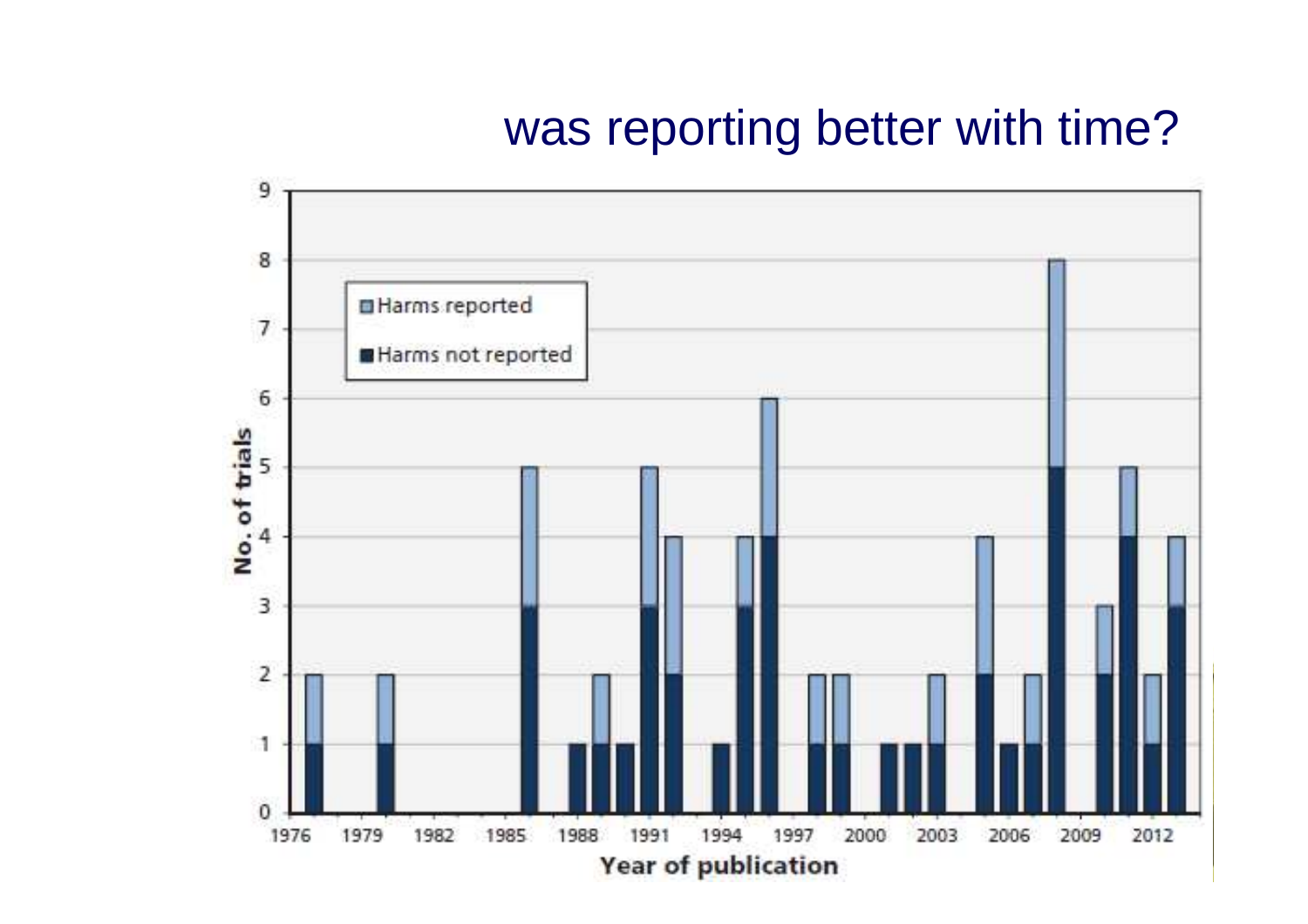## $AE =$  diarrhoea

|             | Study                           | Antibiotic<br>n/N | Placebo<br>N/N | OR (95% CI)         |      |     | Lower ; Higher<br>risk ; risk |     |
|-------------|---------------------------------|-------------------|----------------|---------------------|------|-----|-------------------------------|-----|
| amoxicillin |                                 |                   |                |                     |      |     |                               |     |
|             | Esposito et al. <sup>41</sup>   | 1/165             | 0/165          | 7.39 (0.15-372.38)  |      |     |                               |     |
|             | Merenstein et al. <sup>19</sup> | 4/67              | 1/68           | 3.50 (0.59-20.74)   |      |     |                               |     |
|             | Meltzer et al. <sup>18</sup>    | 7/251             | 10/252         | $0.70(0.27 - 1.83)$ |      |     |                               |     |
|             | Wald et al. <sup>24</sup>       | 0/41              | 1/48           | $0.16(0.00 - 7.99)$ |      |     |                               |     |
|             | Jørgensen et al.11              | 13/133            | 4/137          | 3.18 (1.19-8.48)    |      |     |                               |     |
|             | Burke et al. <sup>7</sup>       | 25/114            | 16/118         | 1.77 (0.90-3.48)    |      |     |                               |     |
|             | Nduba et al. <sup>20</sup>      | 26/330            | 34/330         | $0.75(0.44 - 1.27)$ |      |     |                               |     |
|             | Baecher et al.31                | 0/16              | 1/16           | $0.14(0.00 - 6.82)$ | ◀    |     |                               |     |
|             | Taylor et al. <sup>23</sup>     | 8/56              | 6/66           | $1.66(0.55 - 5.05)$ |      |     |                               |     |
|             | Trehan et al.51                 | 322/952           | 352/959        | $0.88(0.73 - 1.06)$ |      |     |                               |     |
|             | Subtotal                        | 406/2125          | 425/2159       | $0.95(0.81 - 1.12)$ |      |     |                               |     |
| amoxi-clav  |                                 |                   |                |                     |      |     |                               |     |
|             | Chantelau et al. <sup>49</sup>  | 1/22              | 0/22           | 7.39 (0.15-372.38)  |      |     |                               |     |
|             | Sclafant et al. <sup>29</sup>   | 4/86              | 2/81           | $1.87(0.37 - 9.51)$ |      |     |                               |     |
|             | Wald et al. <sup>24</sup>       | 5/44              | 1/48           | 4.51 (0.87-23.42)   |      |     |                               |     |
|             | Marchant et al. <sup>17</sup>   | 5/25              | 2/25           | 2.66 (0.55-12.91)   |      |     |                               |     |
|             | Kalser et al. <sup>12</sup>     | 34/146            | 7/142          | $4.47(2.31 - 8.66)$ |      |     |                               |     |
|             | Hoberman et al. <sup>10</sup>   | 34/144            | 11/147         | $3.42(1.81 - 6.45)$ |      |     |                               |     |
|             | Winkel et al. <sup>46</sup>     | 2/10              | 2/11           | 1.12 (0.13-9.40)    |      |     |                               |     |
|             | Gottfarb et al. <sup>8</sup>    | 3/26              | 3/26           | 1.00 (0.19-5.39)    |      |     |                               |     |
|             | Subtotal                        | 88/503            | 28/502         | 3.30 (2.23-4.87)    |      |     | -                             |     |
|             | Overall                         | 494/2628          | 453/2661       | $1.14(0.98 - 1.33)$ |      |     |                               |     |
|             |                                 |                   |                |                     | 0.01 | 0.1 | 10                            | 100 |

Peto OR (95% CI)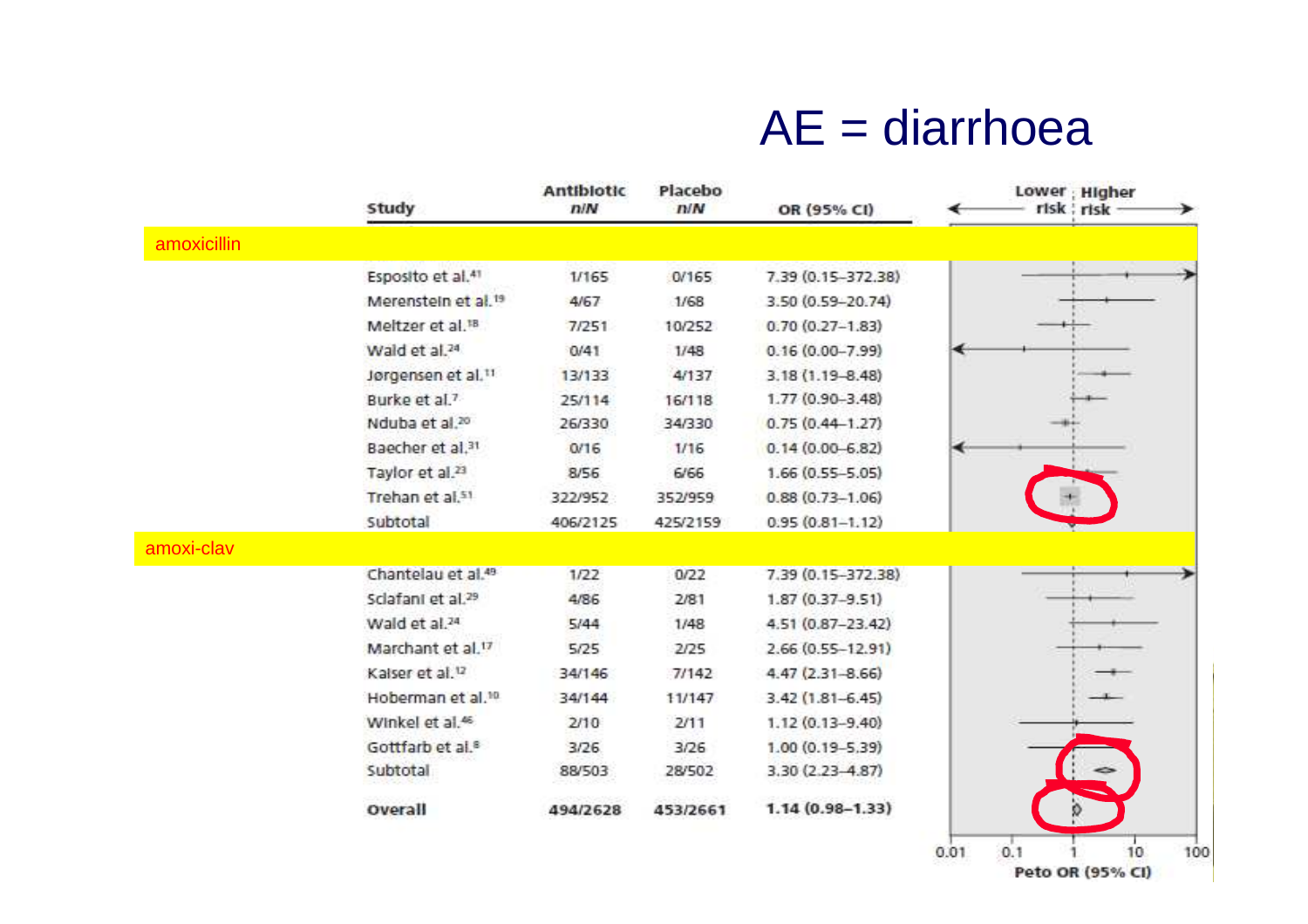## $AE =$ thrush

|              | <b>Study</b>                  | Antibiotic<br>n/N | Placebo<br>n/N | OR (95% CI)          |      |     | Lower : Higher<br>risk risk- |     |
|--------------|-------------------------------|-------------------|----------------|----------------------|------|-----|------------------------------|-----|
| amoxicillin  |                               |                   |                |                      |      |     |                              |     |
|              | Merenstein et al.19           | 2/67              | 0/68           | 7.61 (0.47-123.02)   |      |     |                              |     |
|              | Nelson et al. <sup>28</sup>   | 1/15              | 0/15           | 7.39 (0.15-372.38)   |      |     |                              |     |
|              | Subtotal                      | 3/82              | 0/83           | 7.54 (0.78-72.88)    |      |     |                              |     |
| amoxi-clav   |                               |                   |                |                      |      |     |                              |     |
|              | Hoberman et al. <sup>10</sup> | 7/144             | 0/147          | 7.87 (1.76-35.19)    |      |     |                              |     |
|              | Subtotal                      | 7/144             | 0/147          | 7.87 (1.76-35.19)    |      |     |                              |     |
|              | Overall                       | 10/226            | 0/230          | $7.77(2.23 - 27.11)$ |      |     | ≎                            |     |
|              |                               |                   |                |                      | 0.01 | 0.1 | 10                           | 100 |
| "diaper-area |                               |                   |                |                      |      |     |                              |     |
| dermatitis"  |                               |                   |                |                      |      |     |                              |     |

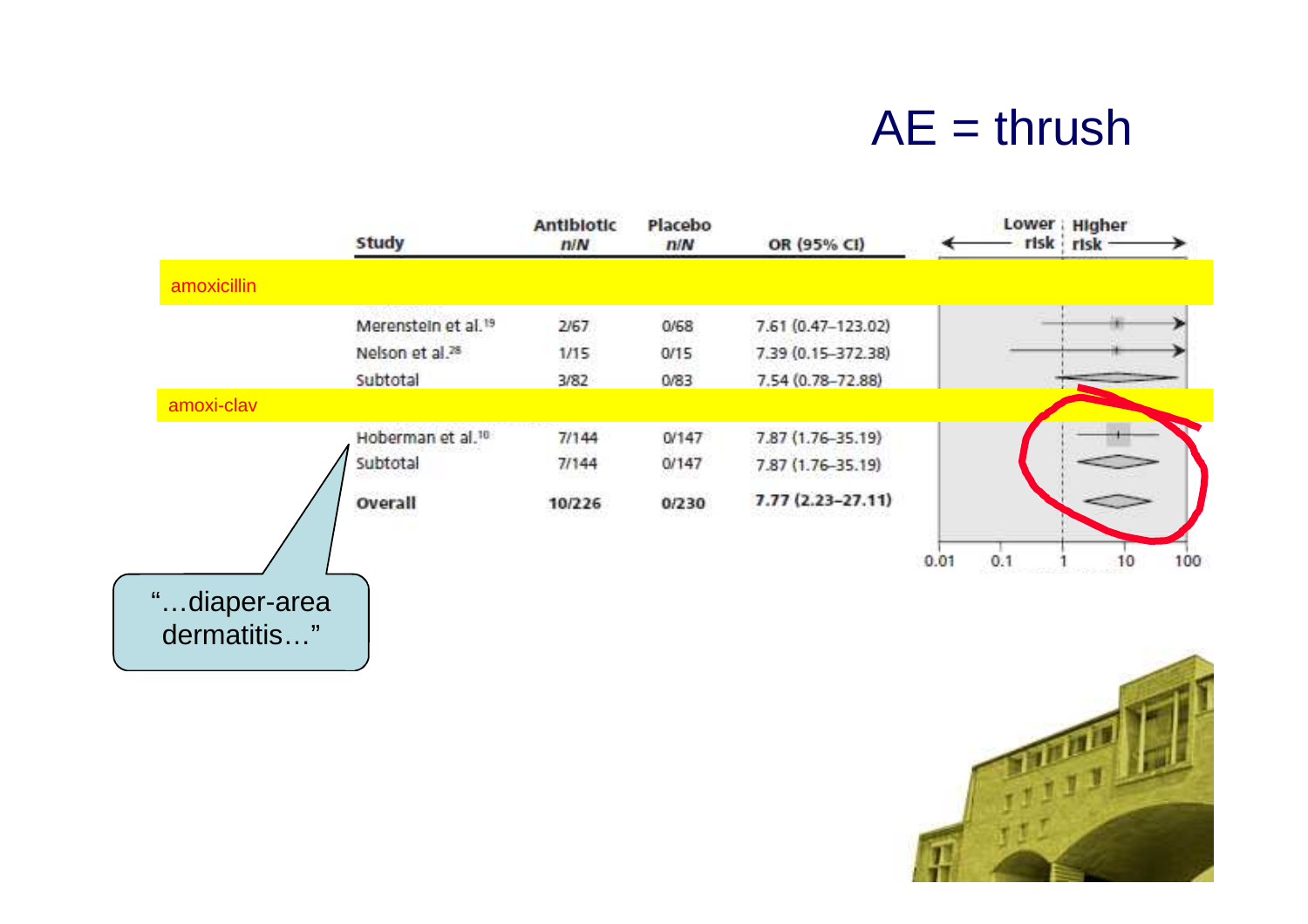# AE = nausea; vomiting

|          |             | Study                           | <b>Antibiotic</b><br>n/N | Placebo<br>n/N | OR (95% CI)            | Lower: Higher<br>← risk risk → |           |
|----------|-------------|---------------------------------|--------------------------|----------------|------------------------|--------------------------------|-----------|
| nausea   | amoxicillin |                                 |                          |                |                        |                                |           |
|          |             | Meltzer et al. <sup>18</sup>    | 9/251                    | 7/252          | 1.30 (0.48-3.51)       |                                |           |
|          |             | Merenstein et al. <sup>15</sup> | 4/67                     | 5/68           | $0.80$ $(0.21 - 3.09)$ |                                |           |
|          |             | Nduba et al. <sup>20</sup>      | 92/330                   | 94/330         | $0.97$ $(0.69 - 1.36)$ |                                |           |
|          |             | Subtotal                        | 105/648                  | 106/650        | $0.99$ $(0.72 - 1.35)$ |                                |           |
|          |             | <b>Overall</b>                  | 105/648                  | 106/650        | $0.99(0.72 - 1.35)$    |                                |           |
|          |             |                                 |                          |                |                        | 0.5<br>Peto OR (95% CI)        | 2         |
|          |             | Study                           | <b>Antibiotic</b><br>n/N | Placebo<br>n/N | OR (95% CI)            | Lower : Higher<br>risk risk    |           |
|          |             | <b>Vomiting</b>                 |                          |                |                        |                                |           |
| vomiting | amoxicillin |                                 |                          |                |                        |                                |           |
|          |             | Merenstein et al. <sup>19</sup> | 1/67                     | 0/68           | 7.50 (0.15-378.03)     |                                |           |
|          |             | Nduba et al. <sup>20</sup>      | 17/330                   | 18/330         | $0.94$ $(0.48 - 1.86)$ |                                |           |
|          |             | Burke et al. <sup>7</sup>       | 20/114                   | 14/118         | 1.57 (0.76-3.25)       |                                |           |
|          |             | Trehan et al.51                 | 114/952                  | 137/959        | $0.82$ $(0.63 - 1.06)$ |                                |           |
|          |             | Taylor et al. <sup>23</sup>     | 5/56                     | 7/66           | $0.83$ $(0.25 - 2.73)$ |                                |           |
|          |             | Subtotal                        | 157/1519                 | 176/1541       | $0.89$ $(0.71 - 1.12)$ | Ø                              |           |
|          | amoxi-clav  |                                 |                          |                |                        |                                |           |
|          |             | Marchant et al.17               | 1/25                     | 0/25           | 7.39 (0.15-372.38)     |                                |           |
|          |             | Hoberman et al. <sup>10</sup>   | 12/144                   | 11/147         | 1.12 (0.48-2.63)       |                                |           |
|          |             | Subtotal                        | 13/169                   | 11/172         | 1.22 (0.53-2.81)       |                                |           |
|          |             | Overall                         | 170/1688                 | 187/1713       | $0.91(0.73 - 1.14)$    |                                |           |
|          |             |                                 |                          |                |                        | 0.1<br>0.01                    | 10<br>100 |

Peto OR (95% CI)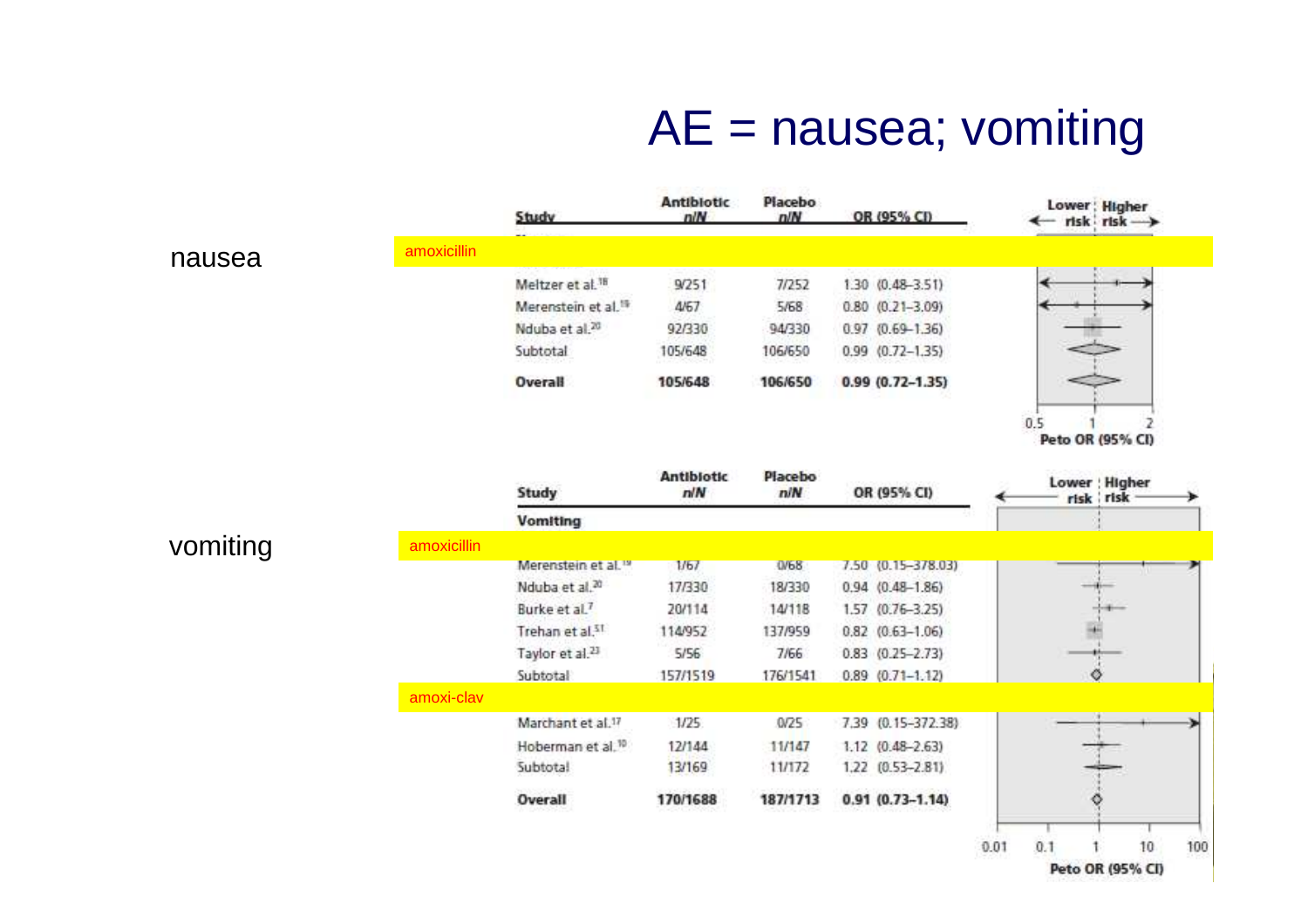## $AE =$ rash

|             | Study                           | <b>Antibiotic</b><br>n/N | Placebo<br>n/N | OR (95% CI)             |      |     | Lower Higher<br>risk risk |     |
|-------------|---------------------------------|--------------------------|----------------|-------------------------|------|-----|---------------------------|-----|
|             | Rash                            |                          |                |                         |      |     |                           |     |
| amoxicillin |                                 |                          |                |                         |      |     |                           |     |
|             | Merenstein et al. <sup>19</sup> | 2/67                     | 0/68           | 7.61 (0.47-123.02)      |      |     |                           |     |
|             | Shapiro et al. <sup>37</sup>    | 2/205                    | 0/182          | $6.64(0.41-107.02)$     |      |     |                           |     |
|             | Jørgensen et al. <sup>11</sup>  | 3/133                    | 1/137          | 2.83 (0.39 - 20.34)     |      |     |                           |     |
|             | Wald et al. <sup>24</sup>       | 1/41                     | 1/48           | $1.17(0.07-19.23)$      |      |     |                           |     |
|             | Trehan et al.51                 | 43/952                   | 37/959         | $1.18(0.75 - 1.84)$     |      |     |                           |     |
|             | Burke et al. <sup>7</sup>       | 10/114                   | 7/118          | 1.52 (0.57-4.06)        |      |     |                           |     |
|             | Taylor et al. <sup>23</sup>     | 2/56                     | 6/66           | $0.41(0.10-1.71)$       |      |     |                           |     |
|             | Subtotal                        | 63/1568                  | 52/1578        | $1.25(0.86 - 1.82)$     |      |     |                           |     |
| amoxi-clav  |                                 |                          |                |                         |      |     |                           |     |
|             | Sclafani et al. <sup>29</sup>   | 2/86                     | 1/81           | 1.85 (0.19-18.04)       |      |     |                           |     |
|             | Hoberman et al. <sup>10</sup>   | 1/144                    | 1/147          | $1.02$ $(0.06 - 16.40)$ |      |     |                           |     |
|             | Wald et al. <sup>24</sup>       | 0/44                     | 1/48           | $0.15(0.00 - 7.44)$     |      |     |                           |     |
|             | Subtotal                        | 3/274                    | 3/276          | $0.99$ $(0.20 - 4.94)$  |      |     |                           |     |
|             | Overall                         | 66/1842                  | 55/1854        | $1.24(0.86 - 1.78)$     |      |     |                           |     |
|             |                                 |                          |                |                         | 0.01 | 0.1 | 10                        | 100 |

Peto OR (95% CI)

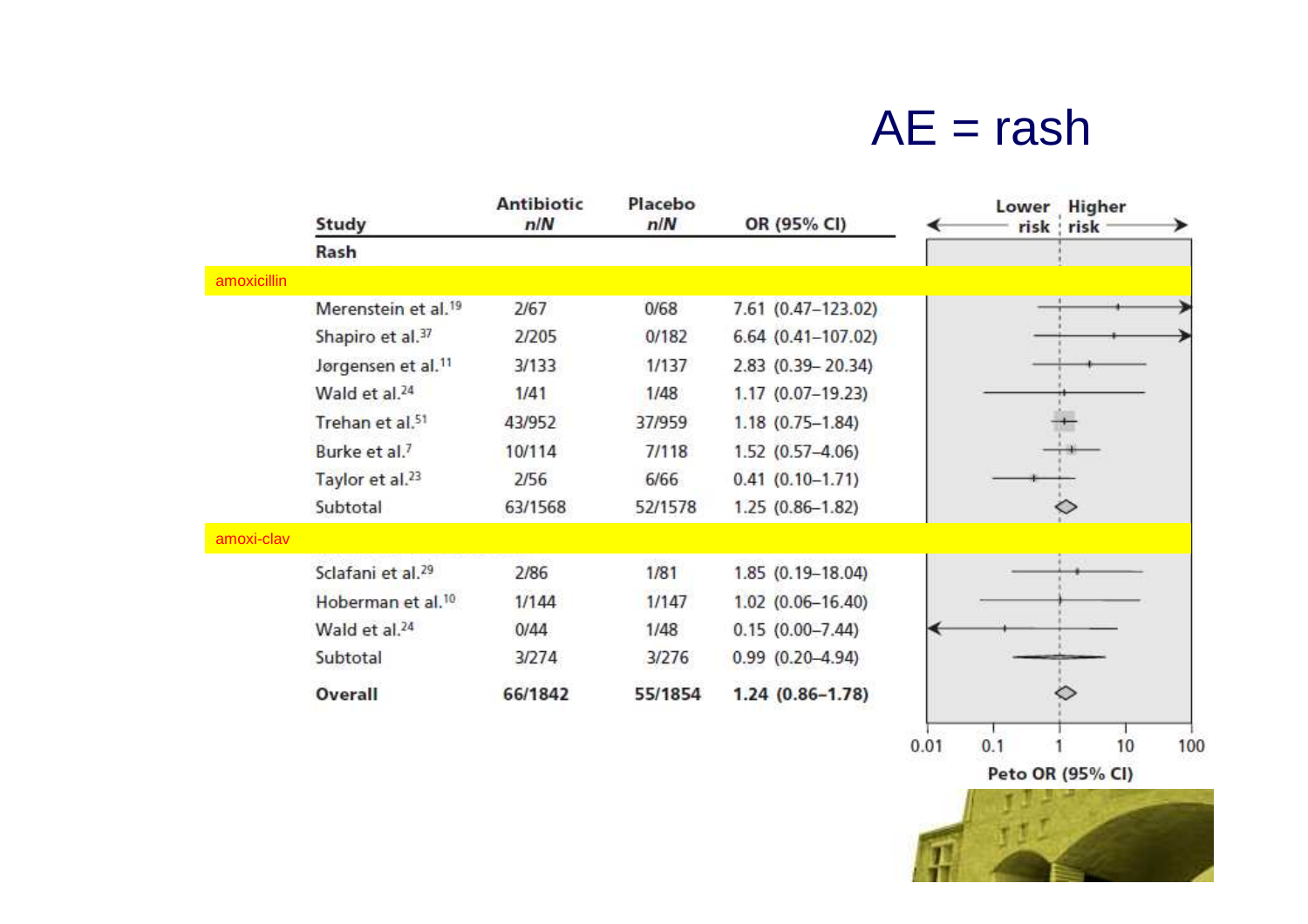# conclusions 1

#### search

- RCTs poorly report AEs
- evidence of common AEs for amoxicillin (+/- clavulanate)
	- co-amoxiclav  $\rightarrow$  diarrhoea ~ NNT = 10, [95%CI 6-17]
	- Amoxicillin + co-amoxiclav  $\rightarrow$  candida NNT = 27 [95%CI 24-42]
- if poor reporting, then gross under-estimate

Gillies M, Ranakusuma A, Hoffmann T, Thorning S, McGuire T, Glasziou P, Del Mar C. Common harms from amoxicillin: a systematic review and meta-analysis of randomized placebo-controlled trials for any indication. Can Med Assoc J. 2014